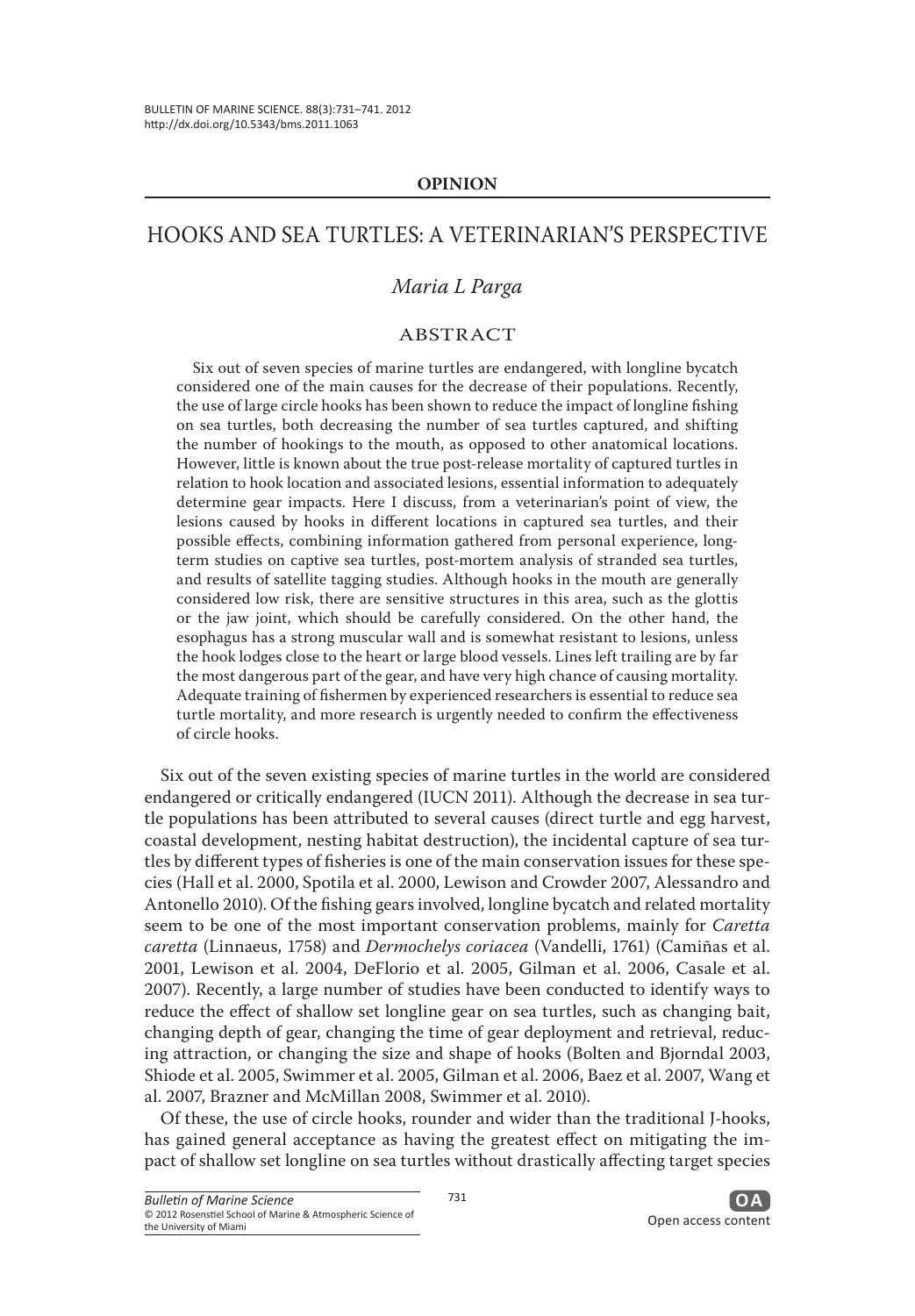catches. The use of large circle hooks in combination with mackerel bait has already been adopted and is in force by regulatory requirements in the Hawaii (US NMFS 2004a) and the North Atlantic (US NMFS 2004b) longline swordfish fisheries. Circle hooks are increasingly being tested and adopted in a growing number of longline fisheries around the world (Bolten and Bjorndal 2003, Watson et al. 2005, Minami et al. 2006, Hall et al. 2008, Rueda and Sagarminaga 2008, Piovano et al. 2009, Sales et al. 2010, Swimmer et al. 2010). However, in many experimental fishing trials, little attention is given to the lesions caused by circle hooks in captured sea turtles in comparison to J-hooks, or to the importance of improving onboard handling and hook-removal techniques to increase post-release survival.

When studying the effect of longline gear (or, in fact, any fishing gear) on sea turtle mortality, one should take into account both the capture rate (bycatch per unit effort) of turtles and the related mortality (Read 2007), be it direct or indirect. If, with any given mitigation method (e.g., the use of large circle hooks), the capture rate is greatly diminished, then the final percentage of sea turtle mortality due to the fishing is reduced simply because fewer sea turtles are being captured. In this case, the related mortality is not the primary issue because the bycatch has already been reduced. However, if the capture rate is only reduced by a small percentage, then it is essential to accurately evaluate the effect of this mitigation method on the animals' post-release mortality to assess its true effectiveness. Regarding circle hooks, large hooks (size 18 or larger) seem to effectively reduce the accidental capture of sea turtles (Largacha et al. 2005, Gilman et al. 2007, Sales et al. 2010), by up to 90% when combined with mackerel bait (Watson et al. 2005, Gilman 2011), showing a great advantage over J-hooks. However, small circle hooks (size 15 and smaller) are not always as effective at reducing the bycatch rate of turtles, regardless of bait type (Bolten and Bjorndal 2003, De la Serna et al. 2006, Gilman et al. 2006, Minami et al. 2006, Rueda and Sagarminaga 2008). Thus, it is important to assess their possible effect on related mortality in comparison to J-hooks. These small hooks are used by many artisanal longline fisheries around the world. Size 16 circle hooks (an intermediate size), also used in a number of longline fisheries around the world, can yield different results depending on the studies (Bolten and Bjorndal 2003, Piovano et al. 2009).

In the present study, lesions caused by hooks in different anatomical locations, and their possible influence on post-release mortality of captured sea turtles, are discussed from a clinical veterinarian's point of view. The potential effect of the lines of this gear on turtle mortality is also described. This review does not pretend to provide definitive answers to the problem of post-release mortality of sea turtles, something beyond present knowledge, but rather attempts to provide new considerations for biologists, ecologists, and fishery managers carrying out experimental fishing trials in longline fisheries.

## Lessons Learned

There are few peer-reviewed studies adequately describing hook-related lesions in sea turtles, their evolution over time in captured animals, or detailed post-mortem examinations involving a large sample size of animals. Thus the present study relies mostly on available gray literature, personal communications with other sea turtle veterinarians and rescue center managers, and personal experience.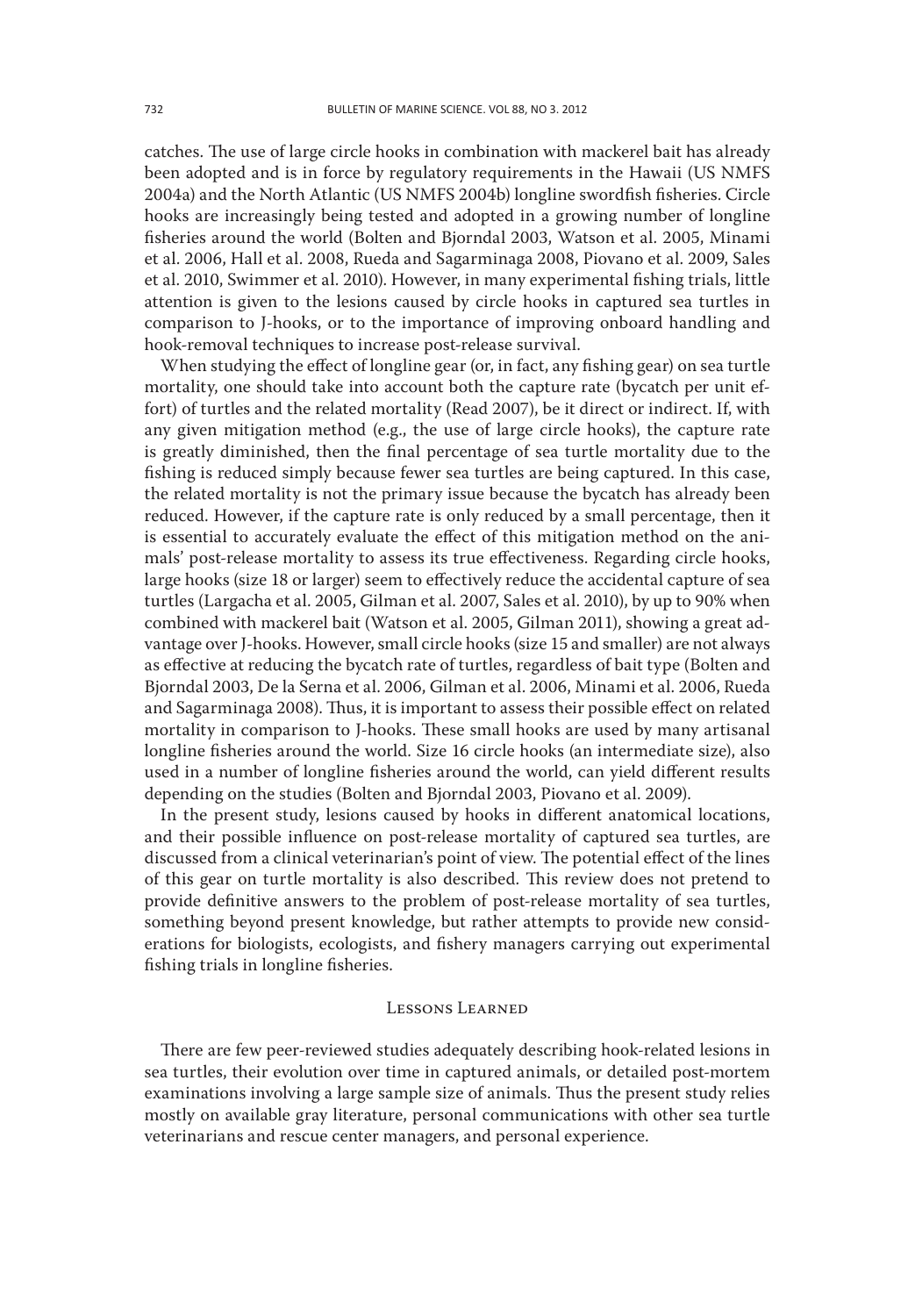

Figure 1. Removing a hook from a turtle on a longline fishing vessel in the eastern Pacific. Photo courtesy of Project OFCF-Japan, IATTC.

Three hook location categories are broadly considered in the different studies conducted by shallow set longline vessels: external, mouth, and swallowed, although there is some variation as to how researchers separate the latter two (Work and Balazs 2002, Chaloupka et al. 2004, Parker et al. 2005, Minami et al. 2006, Sasso and Epperly 2007, Casale et al. 2008). External hookings, as well as entanglements with no hooking episode, are generally accepted as low risk (Ryder et al. 2006), especially in hard-shelled turtles, since the gear is generally easy to remove, and when removed, usually leaves very mild or no lesions. However, there is some debate regarding hooks in the mouth and swallowed hooks, and their relation to post-release mortality.

Hooks in the Mouth.—It is generally accepted that circle hooks of any size have a tendency to be lodged in the mouth of captured turtles, in contrast to J-hooks, which tend to be swallowed (Bolten and Bjorndal 2003, Watson et al. 2005, De la Serna et al. 2006, Gilman et al. 2006, 2007, Minami et al. 2006, Read 2007, Brazner and McMillan 2008, Stokes et al. 2011). This primary difference is mostly due to the shape of the circle hooks, with the point perpendicular to the shank, preventing it from being lodged in the esophagus. However, it is somewhat surprising how many researchers accept that a swallowed hook causes a severe injury, and that a hook in the mouth causes mild injury. It has even been suggested that circle hooks reduce sea turtle mortality simply because of the change in location, even if the capture rate is not reduced (Read 2007, Alessandro and Antonello 2010).

Removing a hook from a turtle's mouth is relatively easy after adequate training if it is visible and easy to approach and handle (Fig. 1). However, circle hooks are harder to remove due to their circular shape (pers obs), an observation also shared by longline fishermen (Gilman et al. 2007, MRAG 2008, Piovano et al. 2009, Alessandro and Antonello 2010), and if not done carefully can lead to further injuries during removal if not done carefully. There are several sensitive tissues and structures in the mouth which, if affected, could lead to the animal's post-release death, even if the hook is removed (Ryder et al. 2006, Parga et al. 2008). The glottis is an example, with its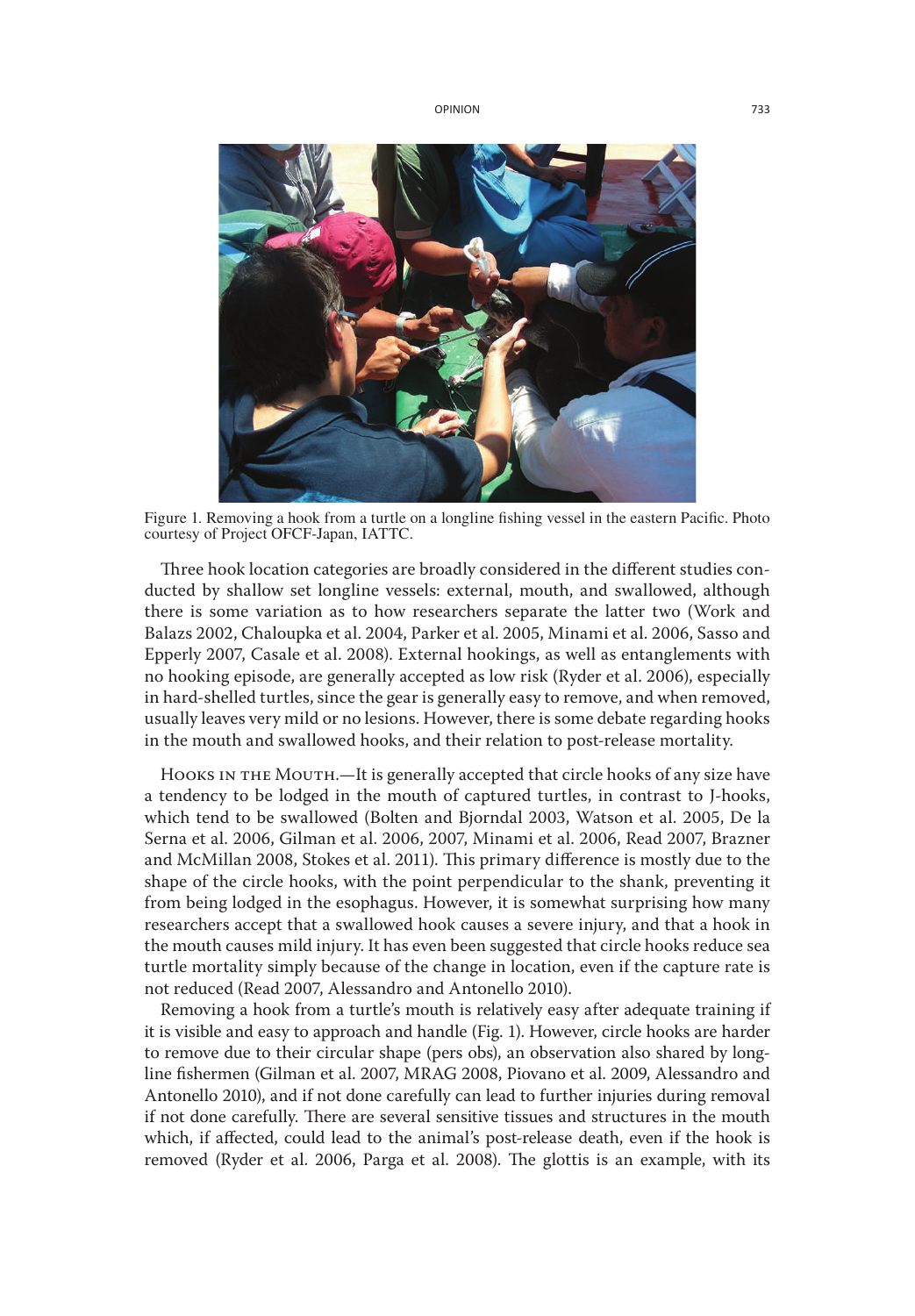hermetically closing cartilages that protect the respiratory tract from the surrounding water. If damaged during the hook extraction process, water will drip into the lungs of the released sea turtle, potentially causing pneumonia and eventually death. Another sensitive area is the mandible bone and joint, one of the most common points of lodging of circle hooks. If the hook penetrates into the bone, it can cause osteomyelitis (bone infection; Alegre et al. 2008, Parga et al. 2008), which can spread to other bones if not treated. The tongue is another sensitive structure which is prone to infection (pers obs; Ben Higgins, Sea Turtle Program Manager Galveston, pers comm), although it is a rare hooking location. In fact, at an expert workshop on marine turtle longline post-interaction mortality, hook locations in the mouth such as "glottis," "jaw joint," and "soft palate," were included in the "higher risk category," together with "cervical esophagus" and "hook at heart level or below" (Ryder et al. 2006).

To my knowledge, only one study has been completed in captivity with turtles caught by circle hooks in the mouth (Alegre et al. 2006). Ten turtles were kept in captivity for 1 yr, and the evolution of the lesions assessed without any intervention. All animals were healthy by the end of the study except one, which developed osteomyelitis of the mandibular bone and needed antibiotics before release. For the remaining animals, most hooks caused more or less erosion of the mandible, which in turn allowed the hook to fall out without causing any further lesions. Post mortem studies on dead stranded turtles have found ulcerative and necropurulent stomatitis associated to the ingestion of fishing hooks to be the most frequent lesions found in the mouth, together with chronic injuries in the commissures related to fishing line (Oros et al. 2004).

Swallowed Hooks.—As mentioned previously, circle hooks do not usually get lodged in the esophagus of captured sea turtles (Gilman et al. 2007, Read 2007, Brazner and McMillan 2008, Stokes et al. 2011). However, when they do, they are much more difficult to remove, their round shape complicating the extraction process. Swallowed hooks are generally difficult to remove on board fishing vessels and, unless lodged in the proximal esophagus, their removal is not recommended. However, unlike in other species, the wall of the esophagus of marine turtles is very thick, muscular, and resistant (Díaz-Figueroa and Mitchell 2006). Therefore, if the line is not pulled, the chances of the animal surviving the interaction are quite high (Alegre et al. 2006, Valente et al. 2007). A medium sized hook (size of a C13 to C15, or similar size J-hook) left in the cervical esophagus should in most cases not be fatal to the turtle (pers obs). In one study conducted in captivity (Alegre et al. 2006), where 10 animals with J3 hooks lodged in the proximal to medial esophagus were observed over 2 yrs without medical intervention, no hooks caused problems, and 50% of them were expelled by the animals before the end of the observation period. Endoscopy of the remaining hooks revealed that none of them were causing any lesions in the esophagus. Similar positive results were apparently obtained by Minami et al. (2006) testing Japanese tuna hooks in captive animals, which survived over 1 yr, although very few details are given. However, Aguilar et al. (1995) documented a mortality rate of 20%–30% in sea turtles with swallowed hooks, although the previous handling of the animal on board the fishing vessels, as well as the conditions at captivity, exact location of hooks, and causes of death, were not well described.

Studies of animals stranded or admitted to rescue centers after interaction with longline hooks have indicated that chronic fibrosis of the esophageal wall may occur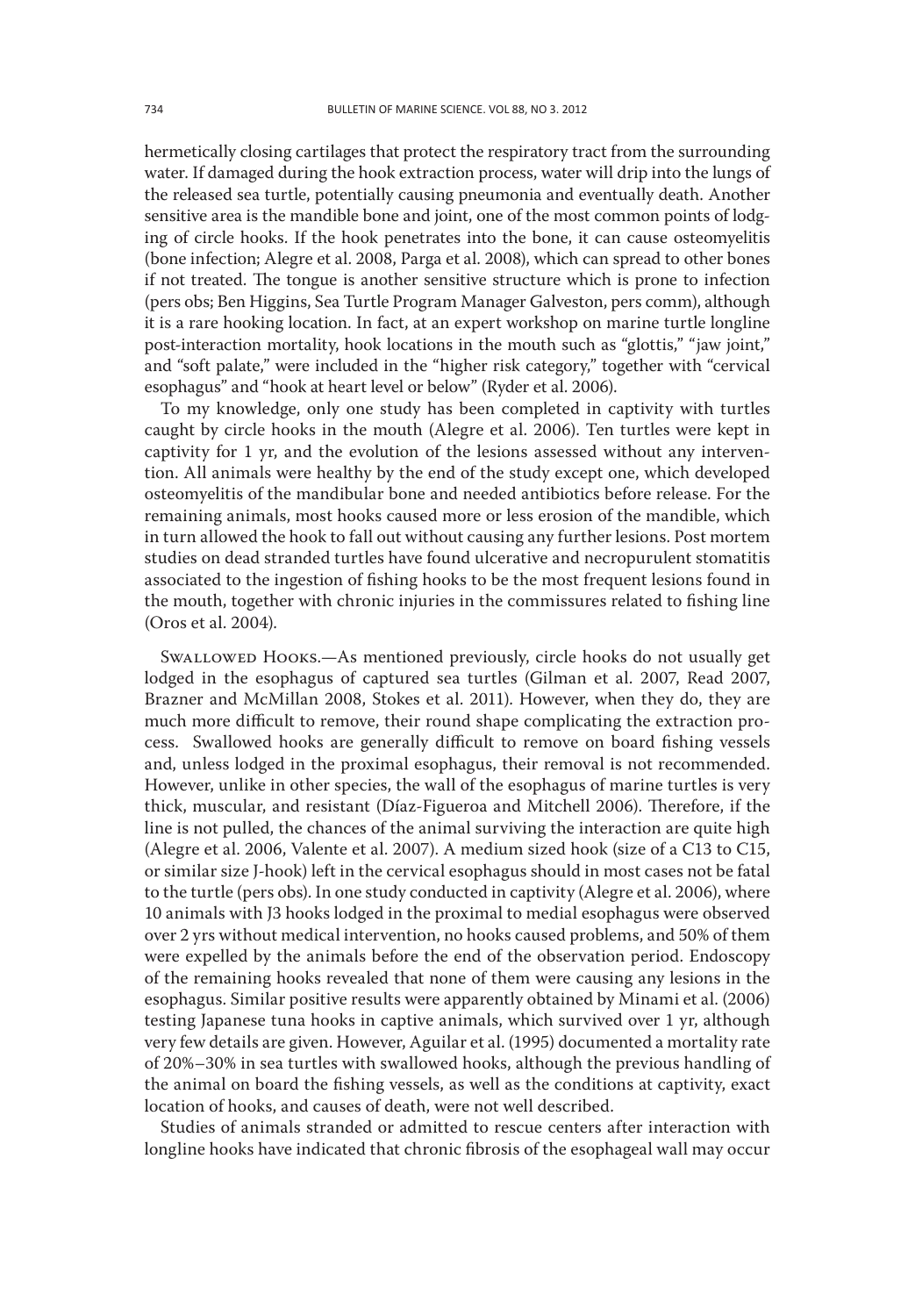

Figure 2. Hauling an accidentally captured turtle on board with the aid of a net. Project Alnitak, Submon, NOAA. © J Sánchez/Submon.

(Oros et al. 2004), sometimes narrowing the esophagus without causing any further problems (Valente et al. 2007). Occasionally, esophageal perforations are encountered, developing infections which can spread to cause systemic septicemia (Oros et al. 2004). These perforations are especially dangerous in the caudal portion of the esophagus, close to the heart (Ryder et al. 2006, Casale et al. 2008). Hooks lodged in the stomach, with a much thinner wall, tend to cause perforation and a consequent coelomitis and death (Oros et al. 2004, Casale et al. 2008). According to Casale et al. (2008), these traumatic lesions in the stomach cause immediate mortality. However, in these studies the at-sea handling techniques used on the turtles are not known.

Lines.—By far the most dangerous part of a longline gear is the line (Valente et al. 2007, Casale et al. 2008, Alessandro and Antonello 2010). The most typical lesions seen in rescue centers and in stranded animals are those caused by pulling of the line, mostly when fishermen are hauling the animals on board without using a net. This technique tends to embed the hook deeper, causing more extensive lesions and even long tears at the point where it is lodged. The tightened line can also produce cuts in the beak and commissure in small animals (Oros et al. 2004). Therefore, a general recommendation is that captured turtles should be taken on board using a net, and never by pulling the line (Fig. 2). If the turtles are not hauled on board for gear removal, then the line should be cut as close to the hook as possible, usually with the aid of a long-handled line cutter. The use of such a tool is already mandatory in some longline fisheries, such as the Hawaii-based fishery (US NMFS 2004a), and is widely recommended elsewhere. When the lines are left long and with the hook still attached to the sea turtle, the animal experiences the highest probability of dying. Unfortunately, this is quite widespread in some fisheries around the world where sea turtles are not hauled on board (Guglielmi et al. 2000, Casale et al. 2008). The "best" scenario in these cases is that the line entangles one of the flippers, obstructing the blood supply and causing necrosis and eventually death of the tissues (Watson et al. 2005). If the line gets swallowed, then the normal peristaltic movements of the gastrointestinal tract tighten the line to such extent that the intestines gather around it,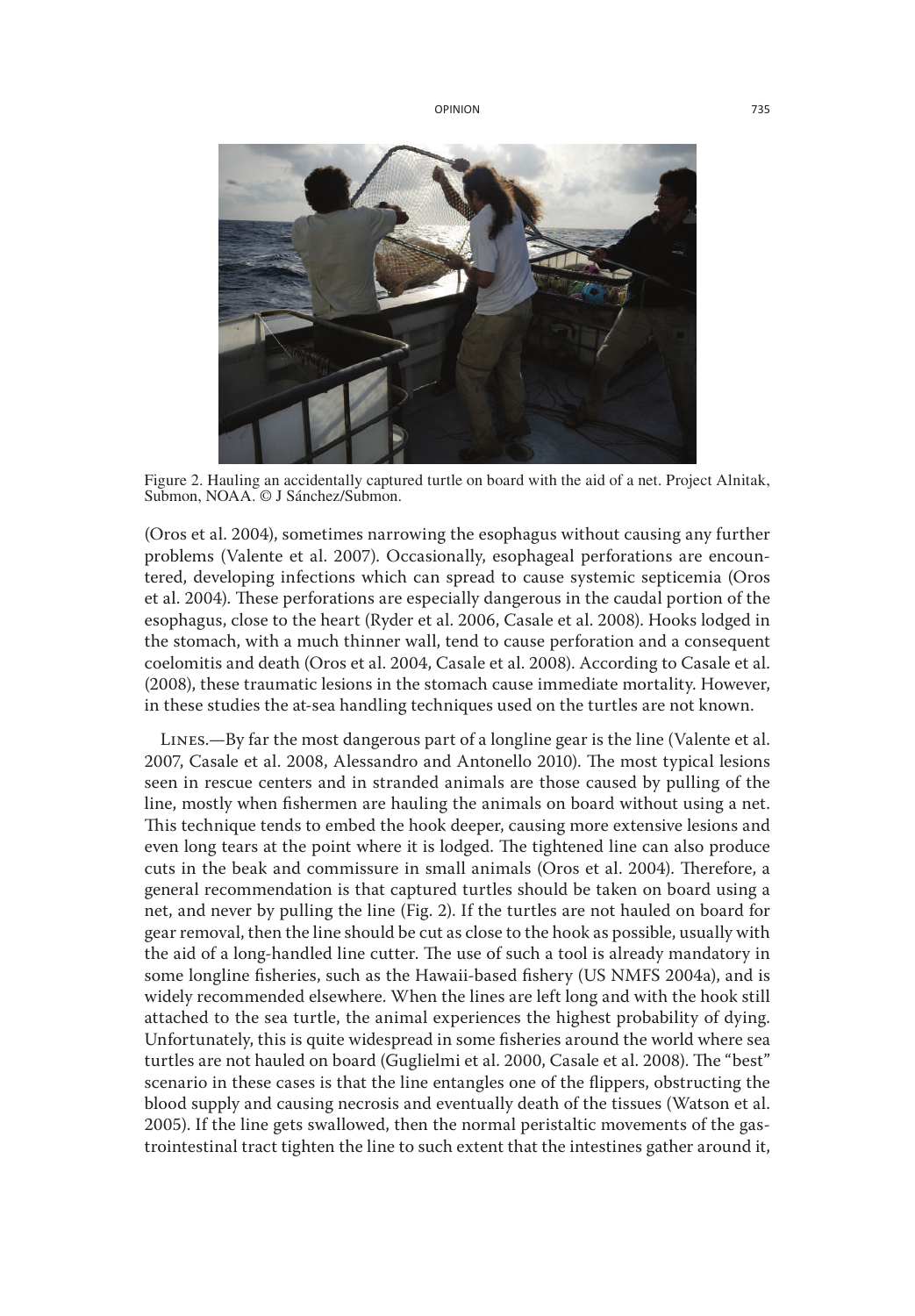eventually becoming ulcerated, necrotic, and severed, or resulting in intussusception (Bjorndal et al. 1994, Oros et al. 2004, Watson et al. 2005, Valente et al. 2007, Casale et al. 2008). The result is a slow and painful death. If the line gets swallowed without a lodged hook, then it might cause death due to obstruction as a tangled ball (Bjorndal et al. 1994).

## Data Gathered from Satellite Transmissions

Studies using satellite transmitters on released turtles after longline bycatch generate valuable information on post-release mortality. However, so far only a small sample size is available, not enough to draw broad conclusions. Chaloupka et al. (2004) found that deep-hooked (with swallowed hooks) sea turtles were associated with a higher transmission failure rate than those shallow-hooked (with hooks in mouth or external) during the first 90 d, generating a mortality rate of 38% during the first week for deep-hooked sea turtles. Although use of Platform Terminal Transmitters (PTTs) did not enable distinction between tag failure, tag detachment, or turtle death, and thus this mortality rate is likely an overestimate, there may still be higher mortality associated with in the deep-hooked group (Casale et al. 2008). However, Parker et al. (2005), in a study comparing shallow- and deep-hooked turtles with PTTs, found no significant difference in survival for both groups, both experiencing a general mortality rate of 20%–40%. Similarly, using Pop-up Satellite Tags (PSATs), both Swimmer et al. (2006) and Sasso and Epperly (2007) found no difference in survival between shallow-hooked and control animals (19% mortality for both groups). In a recent study, Mangel et al. (2011) also found no difference in survival using PTTs in longline caught sea turtles with different injuries (both shallow- and deep-hooked). Although no mortality estimates were provided, the authors acknowledged that their results might indicate that "our understanding of what entails a minor or severe injury to a sea turtle is incomplete."

Unfortunately, once the sea turtle is released, unless mortality occurs immediately, it can be very difficult to distinguish between mortality due to the fishing interaction or due to any other cause, and this becomes increasingly difficult the longer the animals are tracked. Therefore, with satellite tracking it is difficult to relate mortality to specific injuries, but rather one can only measure differences in general annual survival between treatment and control animals (Sasso and Epperly 2007). Death after longline interaction can happen several weeks or even months later, making it sometimes impossible to draw conclusions. Another limitation from a clinical point of view is that the exact location of hooks, as well as lesions caused, are not well described, and in fact are sometimes mixed. For example, while some studies describe swallowed hooks as "any hook behind the glottis" (Work and Balazs 2002, Chaloupka et al. 2004), others do not specify (Parker et al. 2005, Minami et al. 2006), and others divide swallowed hooks between upper and lower esophagus (Casale et al. 2008). Good studies of the exact location of hooks and related lesions, together with data obtained from satellite transmissions, could greatly improve our understanding of post-release mortality for sea turtles.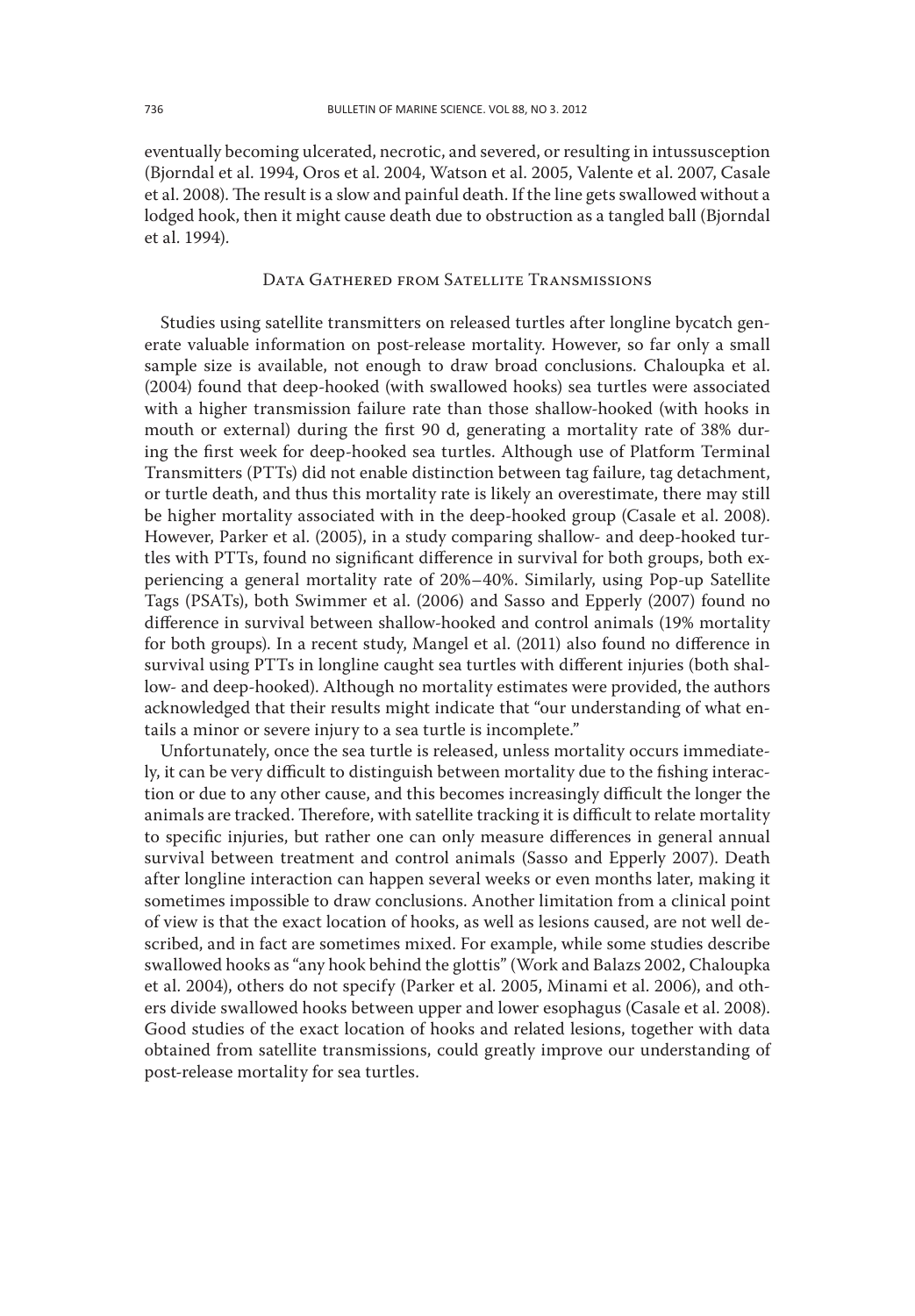#### **DISCUSSION**

Although in general, many researchers still believe that hooks lodged in the mouth are better and less dangerous than hooks lodged in the esophagus of sea turtles, clear evidence of this is lacking. In fact, what happens to sea turtles after the interaction more likely depends on the size and material of the hook, the size and species of the sea turtle, the correct handling of the animal, and the habits and culture of the fishermen. For example, in parts of the world where a hook is expensive and fishermen cannot afford to lose them, then a circle hook lodged in the mouth is preferable (Casale and Cannavò 2003). On the other hand, in more developed areas, where a hook is not so valuable and fishermen just cut the line to release the animal (Guglielmi et al 2000), then it might be more beneficial for the sea turtle, considering its anatomy and physiology, to have the hook lodged in the esophagus.

Because fishermen will eventually be the ones handling turtles and removing hooks, it is important that fishermen be well trained by people with sufficient experience in the field. Therefore, knowledgeable and experienced fishery observers become essential when initiating a hook trial of any kind in any longline fishery.

There is still much to be learned before we can accurately evaluate post-release mortality in relation to hook location and related lesions, information which is essential to adequately determine the ultimate efficacy of different hook types. At present, data in Ryder et al. (2006) are being used as best available estimates of post-release mortality by fishery managers; however, given the scant knowledge of post-interaction mortality, these data should be considered with care, and treated as a rough estimation of an overall mortality range.

While each study method (satellite tagging, captive studies, information gathered from animals admitted to rescue centers, or stranded individuals) has its limitations, a combination of approaches should lead to a better understanding of the processes involved. Standardization of information collected, hooking categories, including anatomical locations of hook and burial depth, would facilitate comparison of results from different studies.

Finally, handling (hauling method and hook removal technique) of the animal should be described, and, if at all possible, photographs of the hook and related lesions should be taken, both before and after removal.

Basic recommendations agreed upon among fishery managers and researchers can and should be implemented when working with fishermen and fishery observers to reduce sea turtle mortality. These include: (1) cutting the line as close as possible to the mouth if the hook is not removed, (2) always hauling turtles with the aid of a dip-net, (3) taking care of the fragile structures in the mouth, (4) correctly using dehooking devices, and (5) not attempting to remove hooks unless they are visible.

## **ACKNOWLEDGMENTS**

I acknowledge the many institutions that over the years have allowed me to take part in their research programs and acquire experience on board longline vessels with captured sea turtles. These institutions include the Inter-American Tropical Tuna Commission (IATTC), the Overseas Fisheries Cooperation Foundation (OFCF-Japan), the National Oceanic and Atmospheric Administration (NOAA), Alnitak Association, WWF Latin America, The Western Pacific Regional Fishery Management Council, Cram Foundation, the Spanish Ministry of Environment, Subsecretaría de Recursos Pesqueros de Ecuador, and Ocean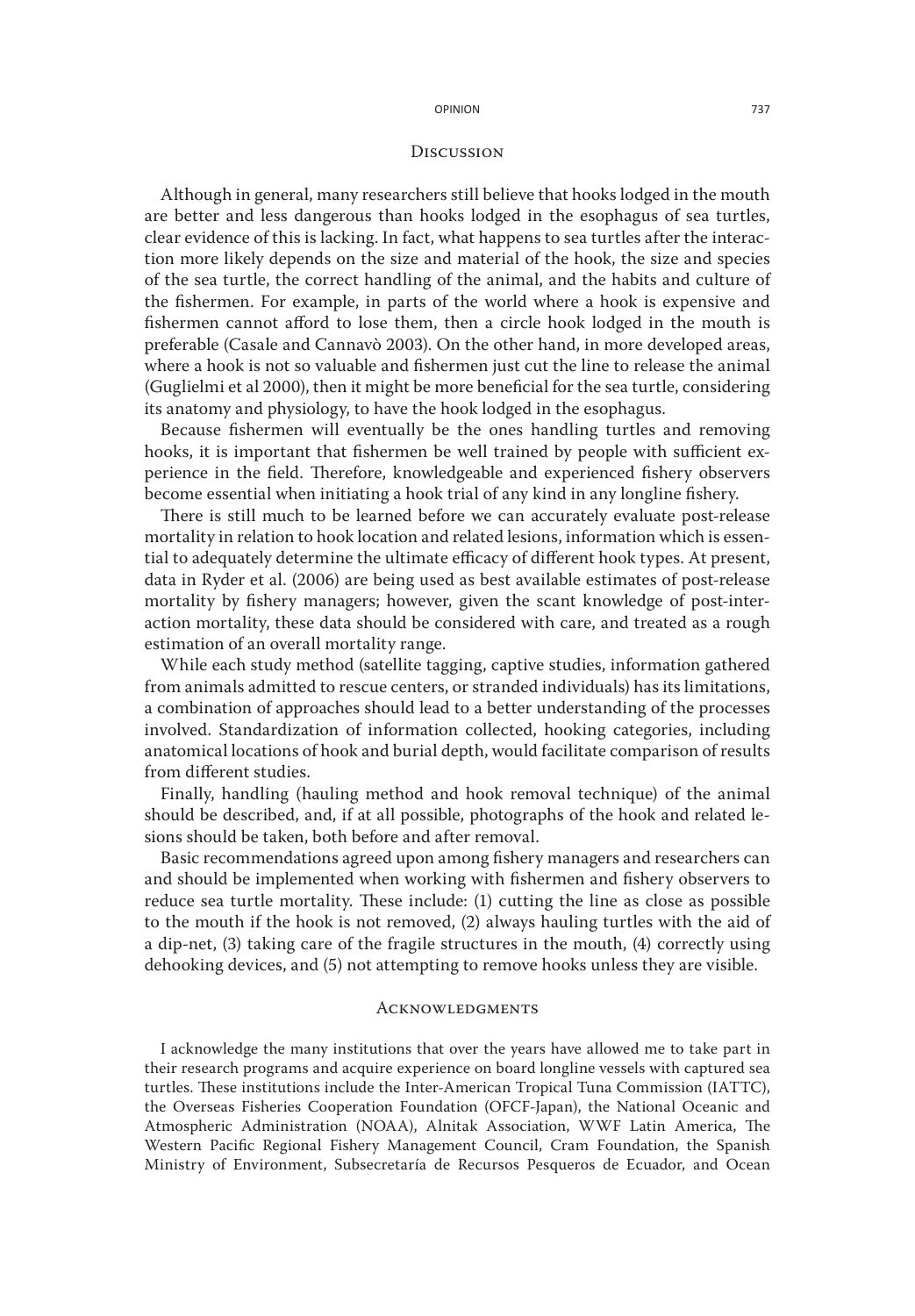Conservancy. In particular, I specially thank Y Swimmer, M Hall, T Mituhasi, R Sagarminaga, and S Andraka for their help carrying out these research projects and organizing technical workshops, and for their advice during the work. I also thank the fishermen and the fishery observers who took part in these studies, and to the colleagues and volunteers of Submon for helping with the handling of the animals on board the fishing vessels. I also acknowledge the comments of M Gazo, B Higgins, P Casale, and D Freggi regarding some aspects of this contribution.

## LITERATURE CITED

- Aguilar R, Mas J, Pastor X. 1995. Impact of Spanish swordfish longline fisheries on the loggerhead sea turtle *Caretta caretta* population in the western Mediterranean. *In:* Richardson JI, Richardson TH, editors. Proceedings of the 12th annual symposium on sea turtles biology and conservation. NOAA Technical Memorandum MFSSEFSC-361. p. 1–6.
- Alegre F, Parga M, del Castillo C, Pont S. 2006. Study on the long-term effect of hooks lodged in the mid-oesophagus of sea turtles. *In:* Frick M, Panagopoulu A, Rees A, Williams K, compilers. Book of abstracts. 26th annual symposium on sea turtle biology and conservation. International sea turtle society, Athens, Greece. p. 234.
- Alegre F, González B, Medina P. 2008. Estudio clínico de las lesiones producidas por anzuelo circular de palangre en tracto digestivo de tortugas marinas. Internal report CRAM Foundation. Available at: [http://www.cram.org/b\\_proy\\_camp.php#finalizados](http://www.cram.org/b_proy_camp.php#finalizados)
- Alessandro L, Antonello S. 2010. An overview of loggerhead sea turtle (*Caretta caretta*) bycatch and technical mitigation measures in the Mediterranean Sea. [Rev Fish Bio Fish.](http://www.ingentaconnect.com/content/external-references?article=0960-3166()20L.141[aid=9996786]) [20:141–161.](http://www.ingentaconnect.com/content/external-references?article=0960-3166()20L.141[aid=9996786])<http://dx.doi.org/10.1007/s11160-009-9126-1>
- Baez JC, Real R, García-Soto C, De la Serna JM, Macías D, Camiñas JA. 2007. Loggerhead sea turtle bycatch depends on distance to the coast, independent of fishing effort: implications for conservation and fisheries management. Mar Ecol Prog Ser. 38:249–256. [http://dx.doi.](http://dx.doi) org/10.3354/meps338249
- Bjorndal KA, Bolten AB, Lagueux CJ. 1994. Ingestion of marine debris by juvenile sea turtles in coastal Florida habitats. Mar Poll Bull. 28(3):154–15. [http://dx.doi.](http://dx.doi) org/10.1016/0025-326X(94)90391-3
- Bolten A, Bjorndal K. 2003. Experiment to evaluate gear modification on rates of sea turtle bycatch in the swordfish longline fishery in the Azores – Phase 2. Final Project Report submitted to the US National Marine Fisheries Service. Archie Carr Center for Sea Turtle Research, University of Florida, Gainesville, Florida, USA.
- Brazner JC, McMillan J. 2008. Loggerhead turtle (*Caretta caretta*) bycatch in Canadian pelagic longline fisheries: relative importance in the western North Atlantic and opportunities for mitigation. Fish Res. 91:310–324[. http://dx.doi.org/10.1016/j.fishres.2007.12.023](http://dx.doi.org/10.1016/j.fishres.2007.12.023)
- Camiñas JA, Valeiras J, De La Serna JM. 2001. Spanish surface longline gear types and effects on marine turtles in the western Mediterranean Sea. *In:* Proceedings first Mediterranean conference on marine Turtles, Rome. p. 88–93.
- Casale P, Cannavò G. 2003. When a turtle is worth a hook. Mar Turtle Newsl. 101:28.
- Casale P, Cattarina L, Freggi D, Rocco M, Argano R. 2007. Incidental catch of marine turtles by Italian trawlers and longliners in the central Mediterranean. Aquatic Conserv: Mar Freshwat Ecosyst. 17:686–701.<http://dx.doi.org/10.1002/aqc.841>
- Casale P, Freggi D, Rocco M. 2008. Mortality induced by drifting longline hooks and branchlines in loggerhead sea turtles, estimated through observation in captivity. Aquatic Conserv: Mar Freshwat Ecosyst. 18:945–954.<http://dx.doi.org/10.1002/aqc.894>
- Chaloupka M, Parker D, Balazs G. 2004. Modelling post-release mortality of loggerhead sea turtles exposed to the Hawaii-based pelagic longline fishery. Mar Ecol Prog Ser. 280:285– 293[. http://dx.doi.org/10.3354/meps280285](http://dx.doi.org/10.3354/meps280285)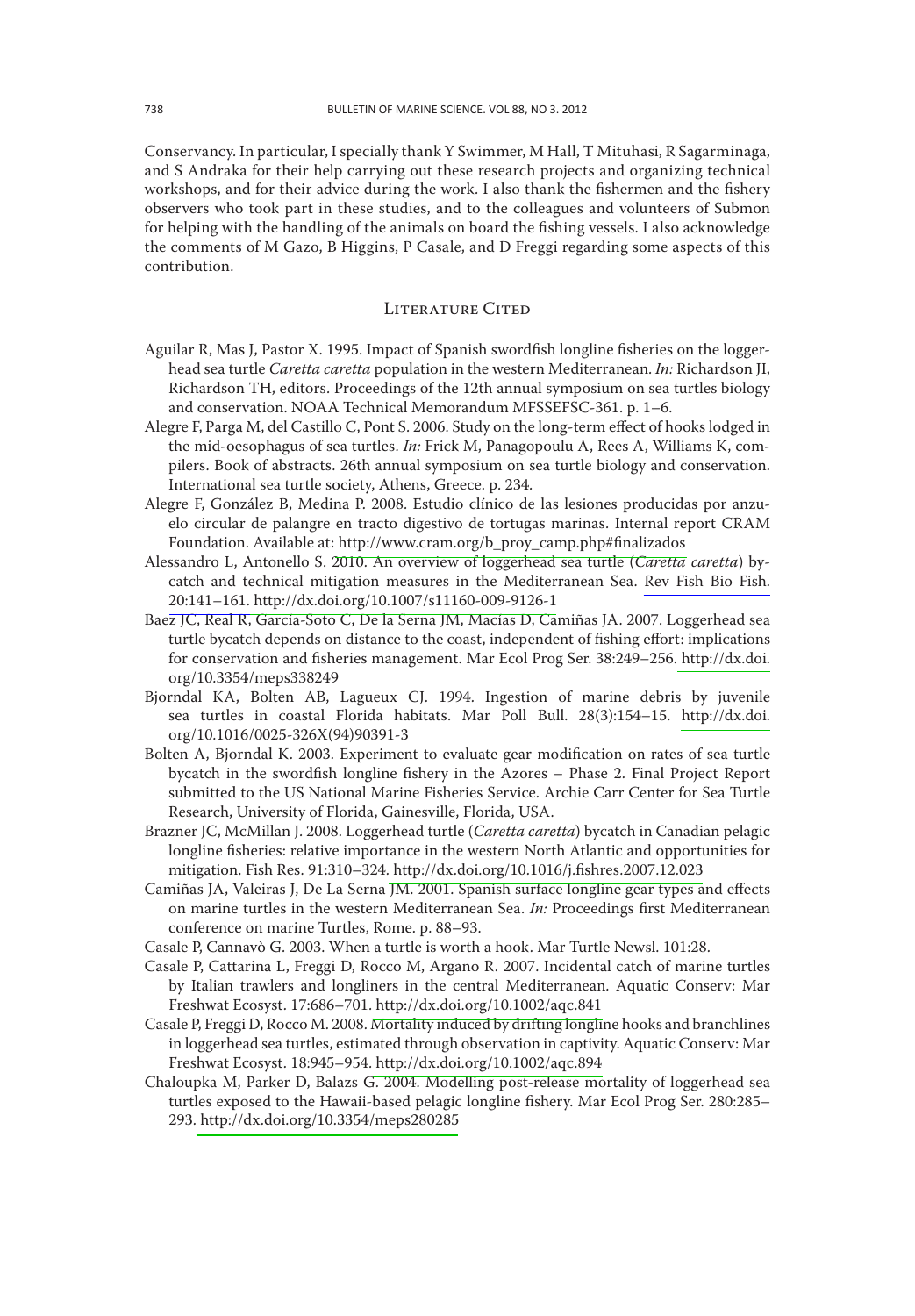- Deflorio M, Aprea A, Corriero A, Santamaria N, De Metrio G. 2005. Incidental captures of sea turtles by swordfish and albacore longlines in the Ionian Sea. [Fish Sci. 71:1010–1018.](http://www.ingentaconnect.com/content/external-references?article=0919-9268()71L.1010[aid=9199870]) http:// dx.doi.org/10.1111/j.1444-2906.2005.01058.x
- De la Serna JM, Ortiz de Urbina JM, García S. 2006. Resultados de la acción piloto (RAI AP – 52/2004) de pesca experimental con palangre de superficie dirigido al pez espada en el Mediterráneo occidental. DOC.SCRS – 2006/163. IEO, Málaga, Spain.
- Díaz-Figueroa O, Mitchell MA. 2006. Gastrointestinal anatomy and physiology. *In:* Mader DR, editor. Reptile medicine and surgery. 2nd ed. Saunders Elsevier, St Louis, Missouri, USA. p. 145–162[. http://dx.doi.org/10.1016/B0-72-169327-X/50016-X](http://dx.doi.org/10.1016/b0-72-169327-X/50016-X)
- Gilman EL. 2011. Bycatch governance and best practice mitigation technology in global tuna fisheries. Mar Pol. 35:590–609.<http://dx.doi.org/10.1016/j.marpol.2011.01.021>
- Gilman E, Kobayashi D, Swenarton T, Brothers N, Dalzell P, Kinan-Kelly I. 2007. Reducing sea turtle interactions in the Hawaii-based longline swordfish fishery. [Biol Conserv. 139:19–28.](http://www.ingentaconnect.com/content/external-references?article=0006-3207()139L.19[aid=8794204]) <http://dx.doi.org/10.1016/j.biocon.2007.06.002>
- Gilman E, Zollet E, Beverly S, Nakano H, Davis K, Shiode D, Dalzell P, Kinan I. 2006. Reducing sea turtle bycatch in pelagic longline fisheries. Fish Fish. 7:2–23[. http://dx.doi.](http://dx.doi) org/10.1111/j.1467-2979.2006.00196.x
- Guglielmi P, Di Natale A, Pelusi P. 2000. Effetti della pesca col palangaro derivante sui grandi pelagici e sulle specie accessorie nel Mediterraneo centrale. Rapporto al Ministero per le Politiche Agricole e Forestali. DGPA Roma.
- Hall MA, Alverson DL, Metuzals KI. 2000. [By-catch: problems and solutions. Mar Poll Bull.](http://www.ingentaconnect.com/content/external-references?article=0025-326x()41L.204[aid=9996708])  [41:204–219.](http://www.ingentaconnect.com/content/external-references?article=0025-326x()41L.204[aid=9996708]) [http://dx.doi.org/10.1016/S0025-326X\(00\)00111-9](http://dx.doi.org/10.1016/s0025-326X(00)00111-9)
- Hall M, Mituhasi T, Vogel N, Lennert-Cody C, Mug M. 2008. Bycatch reduction in the artisanal longline fleets of the Eastern Pacific 2004-2008. Inter-American Tropical Tuna Commission, La Jolla, CA. p. 20–47.
- IUCN 2011. The IUCN Red List of Threatened Species. Version 2011.2. [\(http://www.iuc](http://www.iuc-)nredlist.org). Accessed 10 November, 2011.
- Largacha E, Parrales M, Rendon L, Velasquez V, Orozco M, Hall M. 2005. Working with the Ecuadorian fishing community to reduce the mortality of sea turtles in longlines: the first year March 2004–March 2005. Western Pacific Regional Fishery Management Council, Honolulu, HI, USA. 57 p.
- Lewison RL, Freeman SA, Crowder LB. 2004. Quantifying the effects of fisheries on threatened species: the impact of pelagic longlines on loggerhead and leatherback sea turtles. Ecol Lett. 7(3):221–231[. http://dx.doi.org/10.1111/j.1461-0248.2004.00573.x](http://dx.doi.org/10.1111/j.1461-0248.2004.00573.x)
- Lewison R, Crowder LB. 2007. [Putting longline bycatch of sea turtles into perspective. Conserv](http://www.ingentaconnect.com/content/external-references?article=0888-8892()21L.79[aid=9996788]) [Biol. 21:79–86.](http://www.ingentaconnect.com/content/external-references?article=0888-8892()21L.79[aid=9996788]) PMid:17298513[. http://dx.doi.org/10.1111/j.1523-1739.2006.00592.x](http://dx.doi.org/10.1111/j.1523-1739.2006.00592.x)
- Mangel JC, Alfaro-Shigueto J, Witt MJ, Dutton PH, Seminoff JA, Godley BJ. 2011. Post-capture movements of loggerhead turtles in the southeastern Pacific Ocean assessed by satellite tracking. Mar Ecol Prog Ser. 433:261–272.
- Minami H, Yokota K, Kiyota M. 2006. Effect of circle hooks and feasibility of de-hooking devices to reduce incidental mortality of sea turtles in the Japanese longline fishery. WCPFC-SC2-2006/EB WP-9. Scientific Committee of the Western Central Pacific Fisheries Commission, Manila, Philippines.
- MRAG. 2008. Field study to assess some mitigation measures to reduce bycatch of marine turtles in surface longline fisheries. Reference No. FISH/2005/28A — Service contract SI2.439703 "Assessment of turtle bycatch". MRAG, Ltd., Lamans SA, Azti-Tecnalia.
- Oros J, Calabuig P, Deniz S. 2004. Digestive pathology of sea turtles stranded in the Canary islands between 1993 and 2001. Vet Rec. 155(6):169–174. PMid:15357377[. http://dx.doi.](http://dx.doi) org/10.1136/vr.155.6.169
- Parga ML, Mituhasi T, Rendón L, Parrales M, Hara Y, Alegre F, Hall M. 2008. Study on hookrelated lesions of sea turtles incidentally captured by long-line fisheries, and assessment of hook-removal techniques. *In:* Proceedings of the 28th Annual Symposium on Sea Turtle Biology and Conservation, Loreto, México.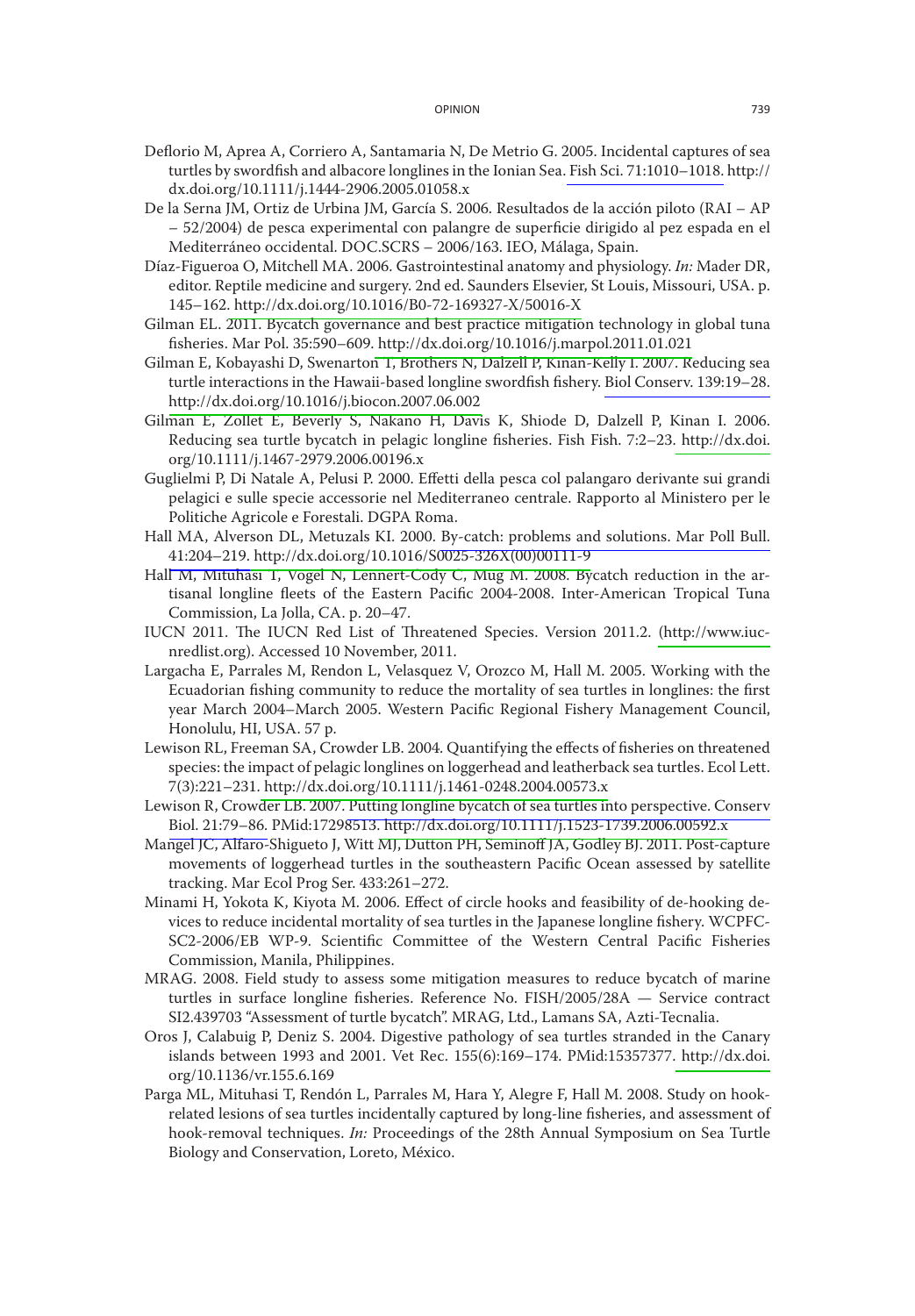- Parker DM, Balazs GH, Murakaza SK, Polovina JJ. 2005. Post-hooking survival of sea turtles taken by pelagic longline fishing in the North Pacific. *In:* Coyne MS, Clark RD, compilers. 2004. Proceedings of the 21st annual symposium on sea turtle biology and conservation. NOAA Tech Mem NMFS-SEFSC-528. p. 50–51.
- Piovano S, Swimmer Y, Giacoma C. 2009. Are circle hooks effective in reducing incidental captures of loggerhead sea turtles in a Mediterranean longline fishery? Aquatic Conserv: Mar Freshwat Ecosyst. 19:779–785.<http://dx.doi.org/10.1002/aqc.1021>
- Read AJ. 2007. Do circle hooks reduce the mortality of sea turtles in pelagic longlines? A review of recent experiments. [Biol Conserv. 135:155–169.](http://www.ingentaconnect.com/content/external-references?article=0006-3207()135L.155[aid=8794216]) [http://dx.doi.org/10.1016/j.](http://dx.doi.org/10.1016/j) biocon.2006.10.030
- Rueda L, Sagarminaga R. 2008. Reducing bycatch of loggerhead sea turtles in the southwest Mediterranean via collaborative research with fishermen. Poster presented to the 28th international sea turtle symposium Loreto, Baja California Sur, Mexico, 19–26 January, 2008.
- Ryder CE, Conant TA, Schroeder BA. 2006. Report of the workshop on marine turtle longline post-interaction mortality. US Dep Commerce, NOAA Technical Memorandum NMFS-F/ OPR-29. 36 p.
- Sales G, Giffoni BB, Fiedler FN, Azevedo VG, Kotas JE, Swimmer Y, Bugoni L. 2010. Circle hook effectiveness for the mitigation of sea turtle bycatch and capture of target species in a Brazilian pelagic longline fishery. Aquatic Conserv: Mar Freshwat Ecosyst. 20:428–436. <http://dx.doi.org/10.1002/aqc.1106>
- Sasso CR, Epperly SP. 2007. [Survival of pelagic juvenile loggerhead turtles in the open ocean. J](http://www.ingentaconnect.com/content/external-references?article=0022-541x()71L.1830[aid=9996796]) [Wildl Manage. 71:1830–1835.](http://www.ingentaconnect.com/content/external-references?article=0022-541x()71L.1830[aid=9996796])<http://dx.doi.org/10.2193/2006-448>
- Shiode D, Hu F, Shiga M, Yokota K, Tokai T. 2005. Midwater float system for standardizing hook depths on tuna longlines to reduce sea turtle by-catch. [Fish Sci. 71:1182–1184.](http://www.ingentaconnect.com/content/external-references?article=0919-9268()71L.1182[aid=8794213]) http:// dx.doi.org/10.1111/j.1444-2906.2005.01080.x
- Spotila JR, Reina RR, Steyermark AC, Plotkin PT, Paladino FV. 2000. Pacific leatherback turtles face extinction. [Nature. 405:529–530.](http://www.ingentaconnect.com/content/external-references?article=0028-0836()405L.529[aid=8794210]) PMid:10850701[. http://dx.doi.org/10.1038/35014729](http://dx.doi.org/10.1038/35014729)
- Stokes LW, Hataway D, Epperly SP, Shah AK, Bergmann CE, Watson JW, Higgins BM. 2011. Hook ingestion rates in loggerhead sea turtles *Caretta caretta* as a function of animal size, hook size, and bait. Endang Species Res. 14:1–11.<http://dx.doi.org/10.3354/esr00339>
- Swimmer Y, Arauz R, Higgins B, McNaughton L, McCracken M, Ballestero J, Brill R. 2005. Food color and marine turtle feeding behavior: can blue bait reduce turtle bycatch in commercial fisheries? Mar Ecol Prog Ser. 295:273–278[. http://dx.doi.org/10.3354/meps295273](http://dx.doi.org/10.3354/meps295273)
- Swimmer Y, Arauz R, McCracken M, McNaughton L, Ballestero J, Musyl M, Bigelow K, Brill R. 2006. Diving behavior and delayed mortality of olive ridley sea turtles *Lepidochelys olivacea* after their release from longline fishing gear. Mar Ecol Prog Ser. 323:253–261[. http://dx.doi.](http://dx.doi) org/10.3354/meps323253
- Swimmer Y, Arauz R, Wang J, Suter J, Musyl M, Bolaños A, López A. 2010. Comparing the effects of offset and non-offset circle hooks on catch rates of fish and sea turtles in a shallow longline fishery. Aquatic Conserv: Mar Freshwat Ecosyst. 20:445–451[. http://dx.doi.](http://dx.doi) org/10.1002/aqc.1108
- US NMFS (National Marine Fisheries Service). 2004a. Fisheries off West coast states and in the Western Pacific; Western Pacific pelagic fisheries; pelagic longline fishing restrictions, seasonal area closure, limit on swordfish fishing effort, gear restrictions, and other sea turtle take mitigation measures. Fed Regist. 69(64):17,329–17,354.
- US NMFS (National Marine Fisheries Service). 2004b. Atlantic highly migratory species (HMS) pelagic longline fishery; final rule. Fed Regist. 69(128):40,734–40,758.
- Valente AL, Parga ML, Velarde R, Marco I, Lavin S, Alegre F, Cuenca R. 2007. Fishhook lesions in loggerhead sea urtles. J Wildl Dis. 43:737–741. PMid:17984272.
- Wang JH, Boles LC, Higgins B, Lohman KJ. 2007. Behavioral responses of sea turtles to lightsticks used in longline fisheries. [Anim Conserv. 10:176–182.](http://www.ingentaconnect.com/content/external-references?article=1367-9430()10L.176[aid=9996790]) [http://dx.doi.](http://dx.doi) org/10.1111/j.1469-1795.2006.00085.x